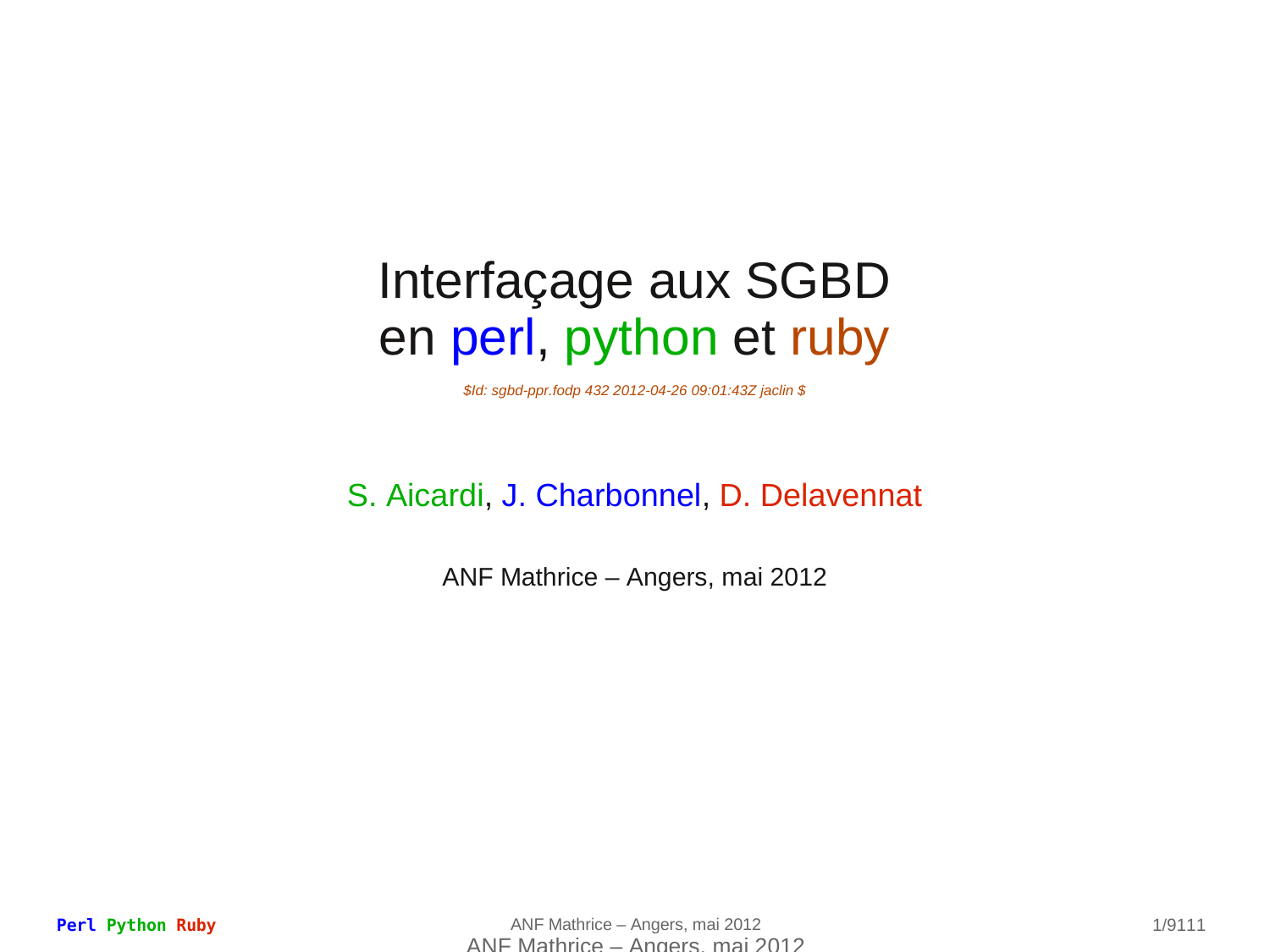### Perl DBI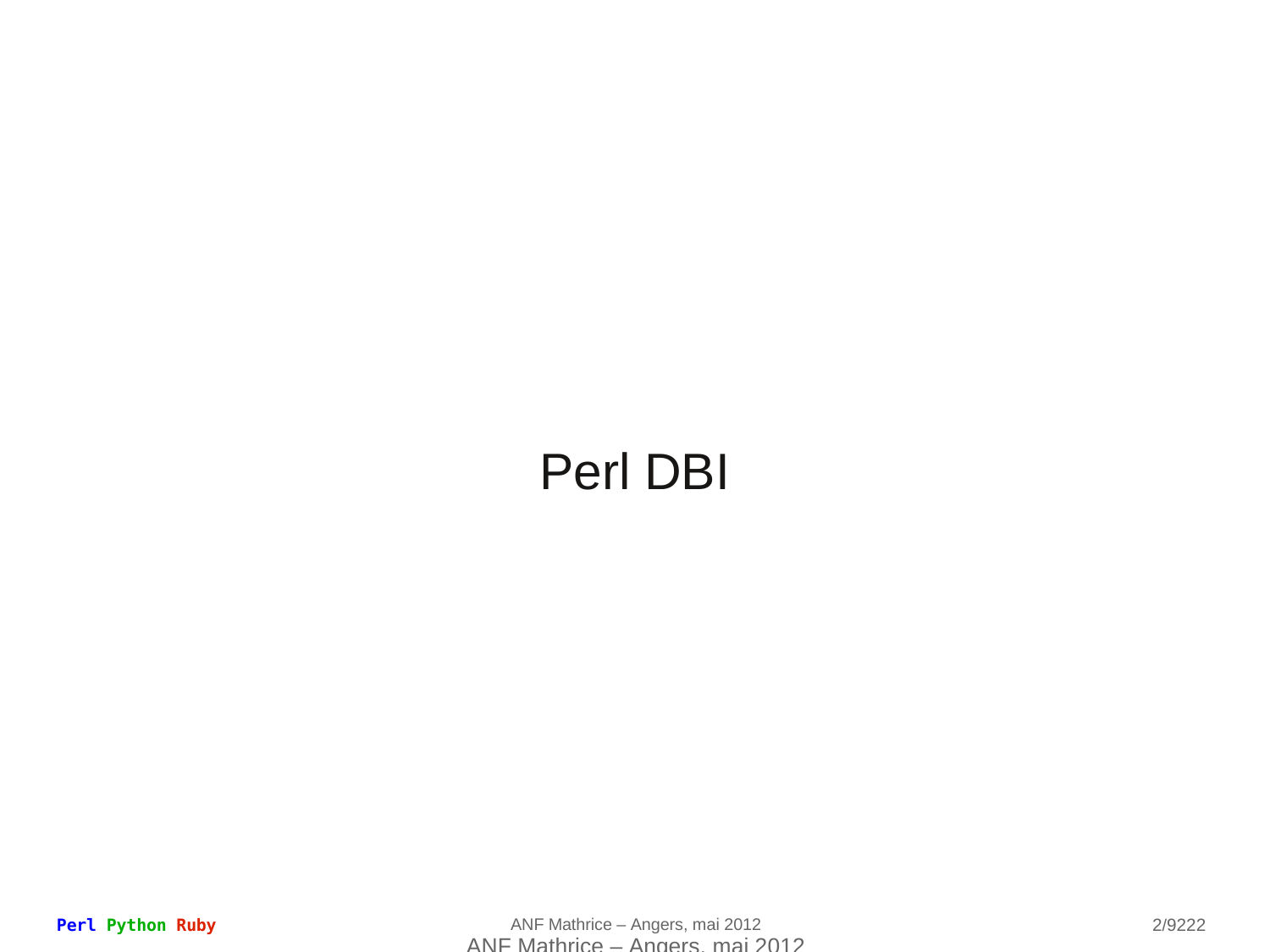## Installation et test du module DBI

```
$ perl -MCPAN -e shell
cpan[1]> install DBI
cpan[2]> install DBD::MySQL
cpan[3]> install DBD::SQLite
cpan[4]> ^{\wedge}D
```
use DBI; use Data::Dumper ;

@drivers = DBI->available\_drivers() ; print Dumper \@drivers ;

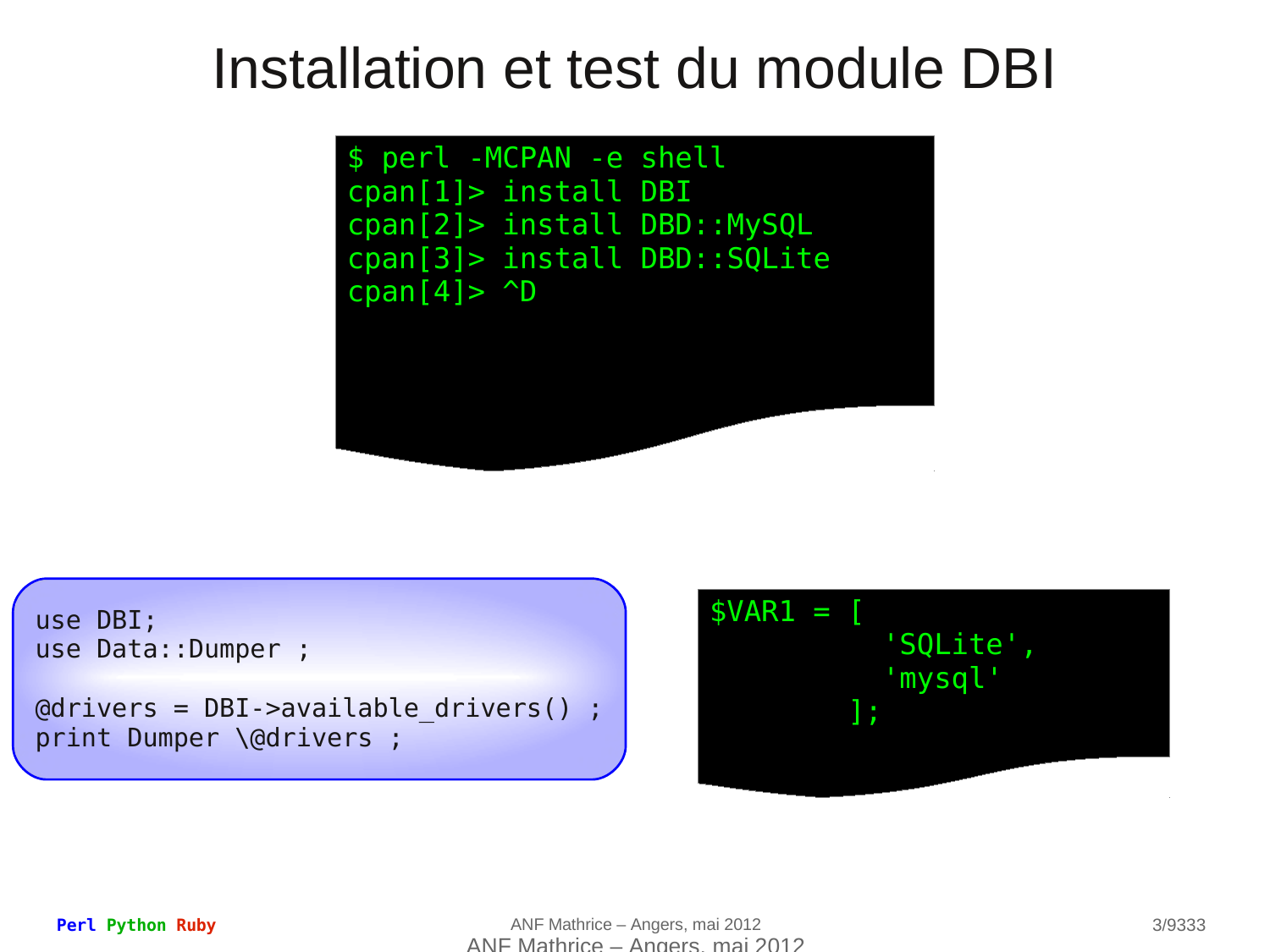# select SQL

```
# data source
$ds = 'DBI:mysql:mabase' ; 
# database handler
$dbh = DBI - \text{connect}($ds, $user, $pwd, { ... => ... , ... => ... }or die DBI->errstr() ;
# statement handler
$sth = $dbh->prepare('SELECT * FROM tbl WHERE name = ?') 
                                                or die $dh->errstr() ;
$sth->execute($a_name) or die $sth->errstr() ;
# result
while (\phidata = $sth->fetchrow array())
\mathbf{f} for $field (@data)
  {
 …
 }
}
$sth->finish() ;
$dbh->disconnect() ;
```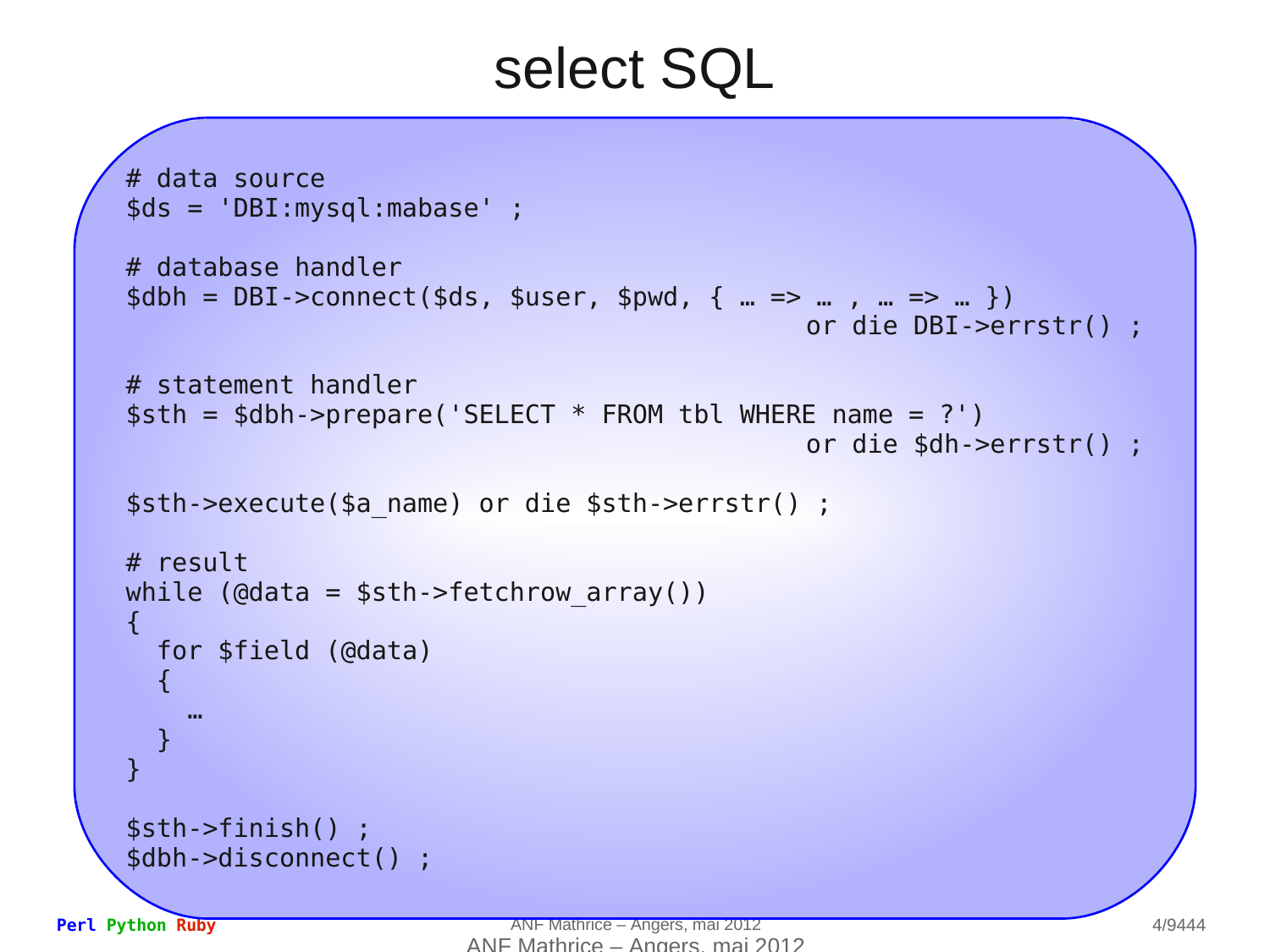# autres requêtes SQL



# directement, sans statement handler \$dbh->do("UPDATE your\_table SET foo = foo + 1");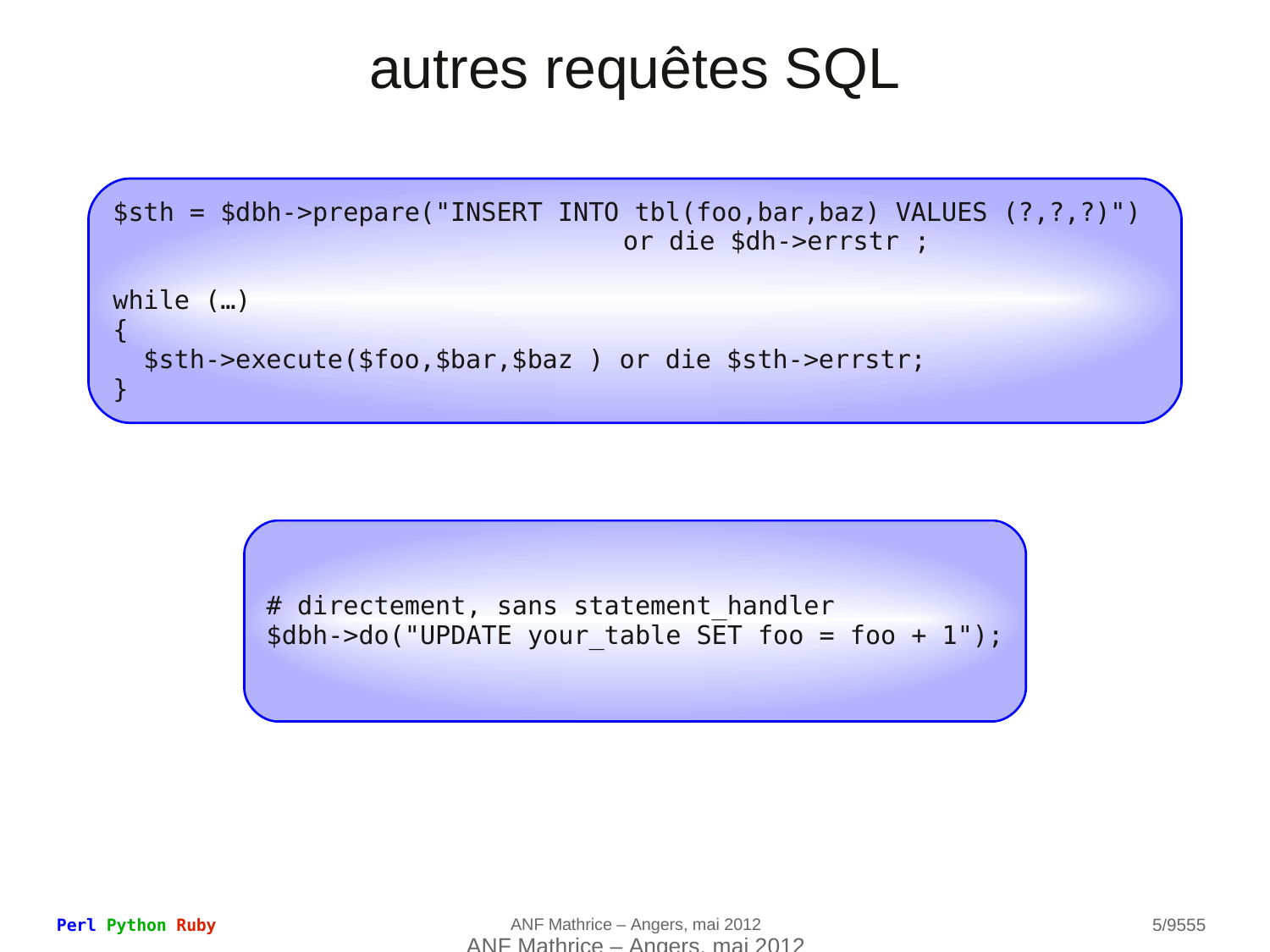#### Python et bases de données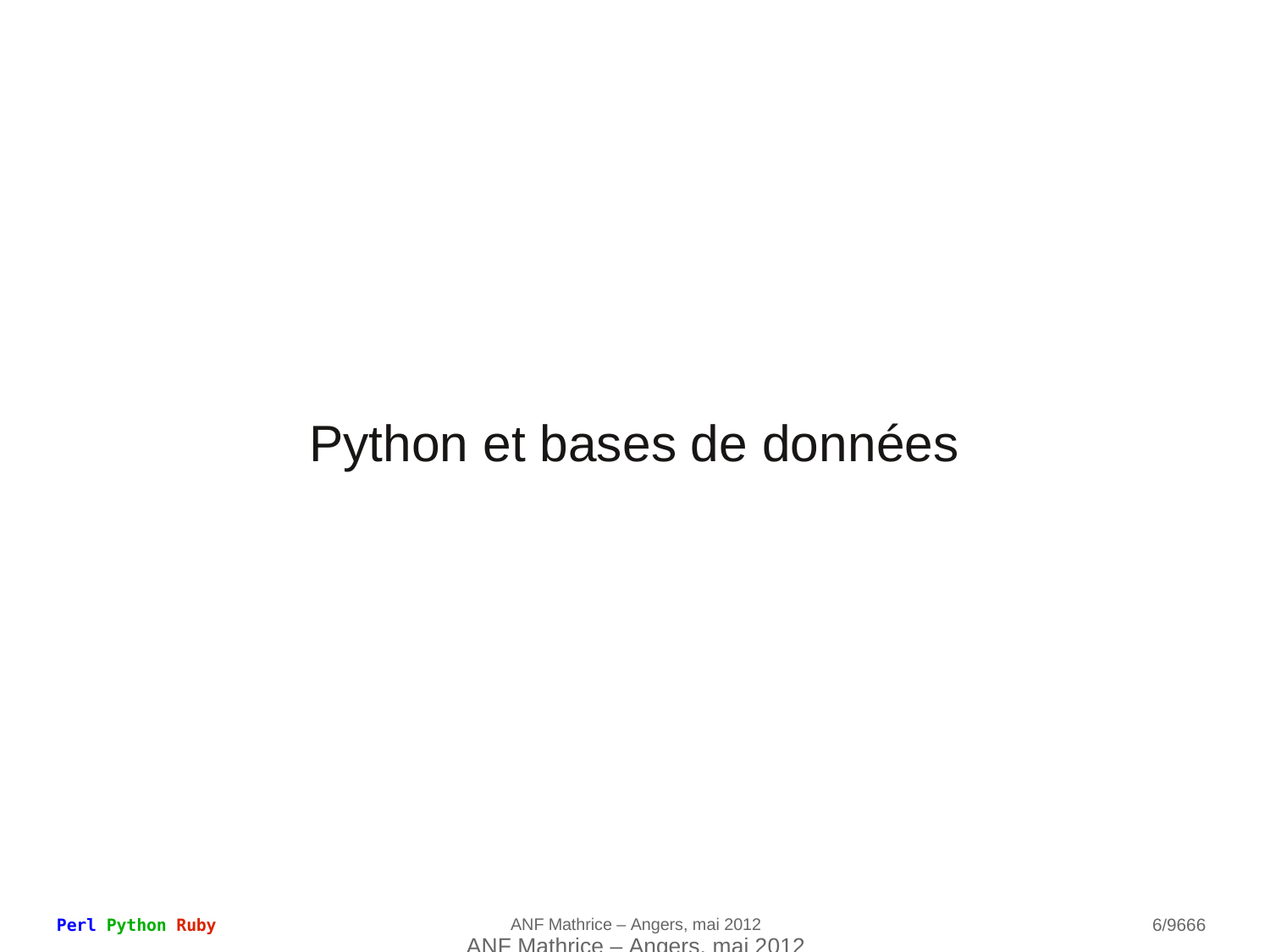## Bases Berkeley

import anydbm

```
db = anydbm.open('mabase','c')
db['cle']='valeur'
for k in db.keys():
     print(k, f[k])
db.close()
```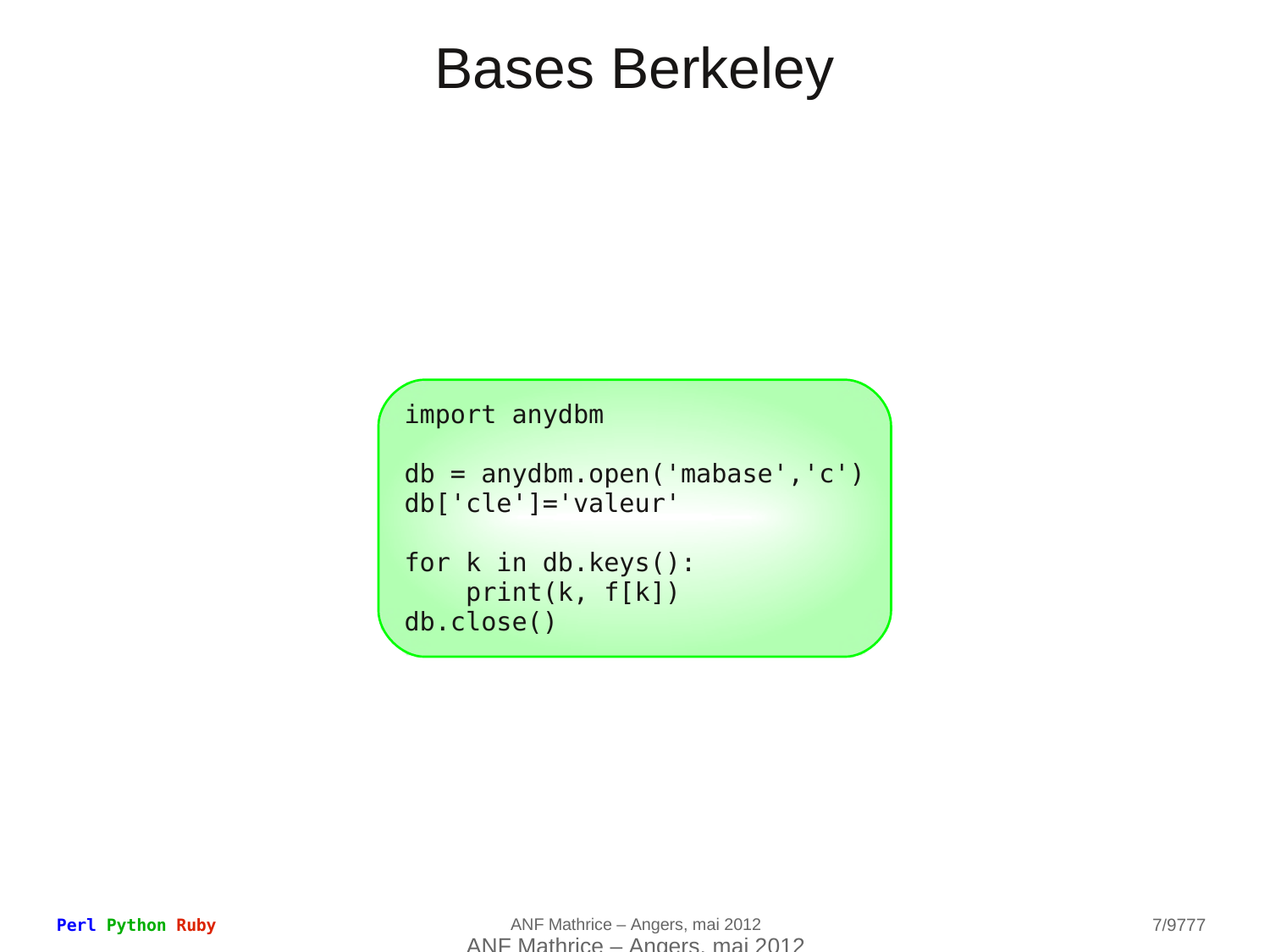# Bases SQL

```
# sqlite 
import sqlite3
db=sqlite3.connect('mabase')
```
# mysql import pymysql db=pymysql.connect('monserveur','user','password','base')